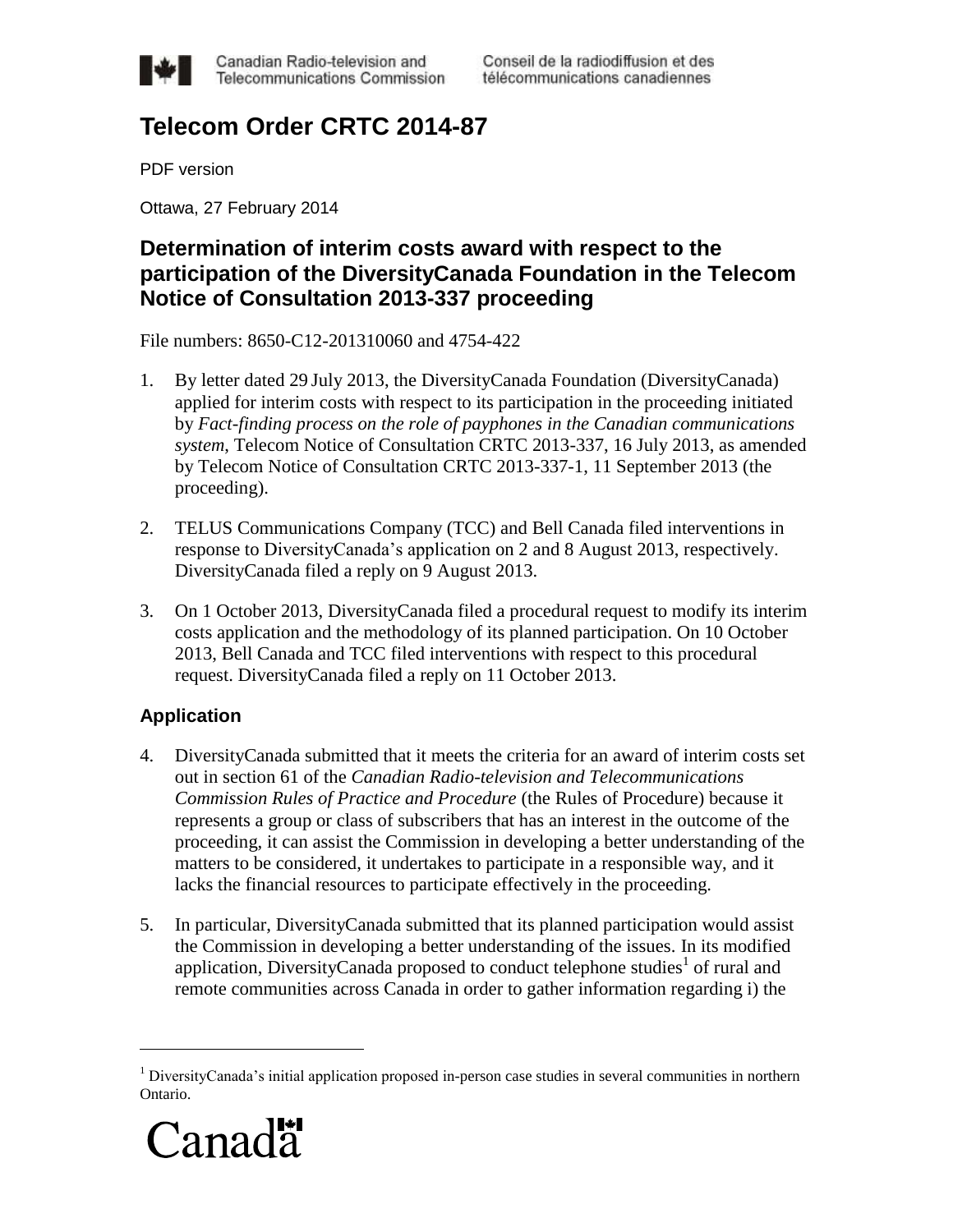role payphones play in the lives of residents of small, rural, and remote communities; and ii) the repercussions of payphone removals or rate increases.

- 6. DiversityCanada estimated its interim costs at \$7,355, citing estimates ranging from \$6,700 to \$7,500 provided by three survey providers. DiversityCanada filed a summary statement of disbursements with its application.
- 7. DiversityCanada indicated that it would leave it to the Commission's discretion to designate the parties responsible for payment of interim costs and to allocate these costs between the designated parties.

#### **Answer**

- 8. In response to the application, Bell Canada did not object to DiversityCanada's eligibility for an award of interim costs or the amount claimed, and submitted that any interim award should be deducted from each interim costs respondent's share of a final award.
- 9. TCC opposed the application, submitting that DiversityCanada had not provided sufficient information on how to address the challenges in reaching rural and remote customers via a remote survey, nor had it provided sufficient details in its statement of disbursements, particularly in light of the identical amounts claimed in both the original and modified statements. TCC argued that a telephone study should cost less in comparison to the in-person study that was originally proposed.

#### **Reply**

10. In reply, DiversityCanada reiterated its previous submissions regarding the suitability of telephone surveying for reaching low-income, rural, and remote consumers. DiversityCanada's submissions acknowledged the challenges noted by TCC, but argued that, due to time and resource constraints, telephone surveying methods represent the most practical way of gathering relevant information for this proceeding.

#### **Commission's analysis and determinations**

- 11. The Commission considers that DiversityCanada has undertaken to participate in a responsible way and that it represents a body of telephone subscribers who will be affected by the outcome of the proceeding. The Commission considers that, while the applicant's membership is very small, its focus is on a particular segment of consumers whose interests and concerns might not otherwise be brought to the attention of the Commission. Further, the Commission is of the view that DiversityCanada's participation could assist the Commission in developing a better understanding of the issues to be considered in this proceeding.
- 12. The Commission notes that interim costs awards are intended to enable organizations to participate in Commission proceedings in circumstances where they would otherwise be prevented from doing so for financial reasons. Further, unlike in the case